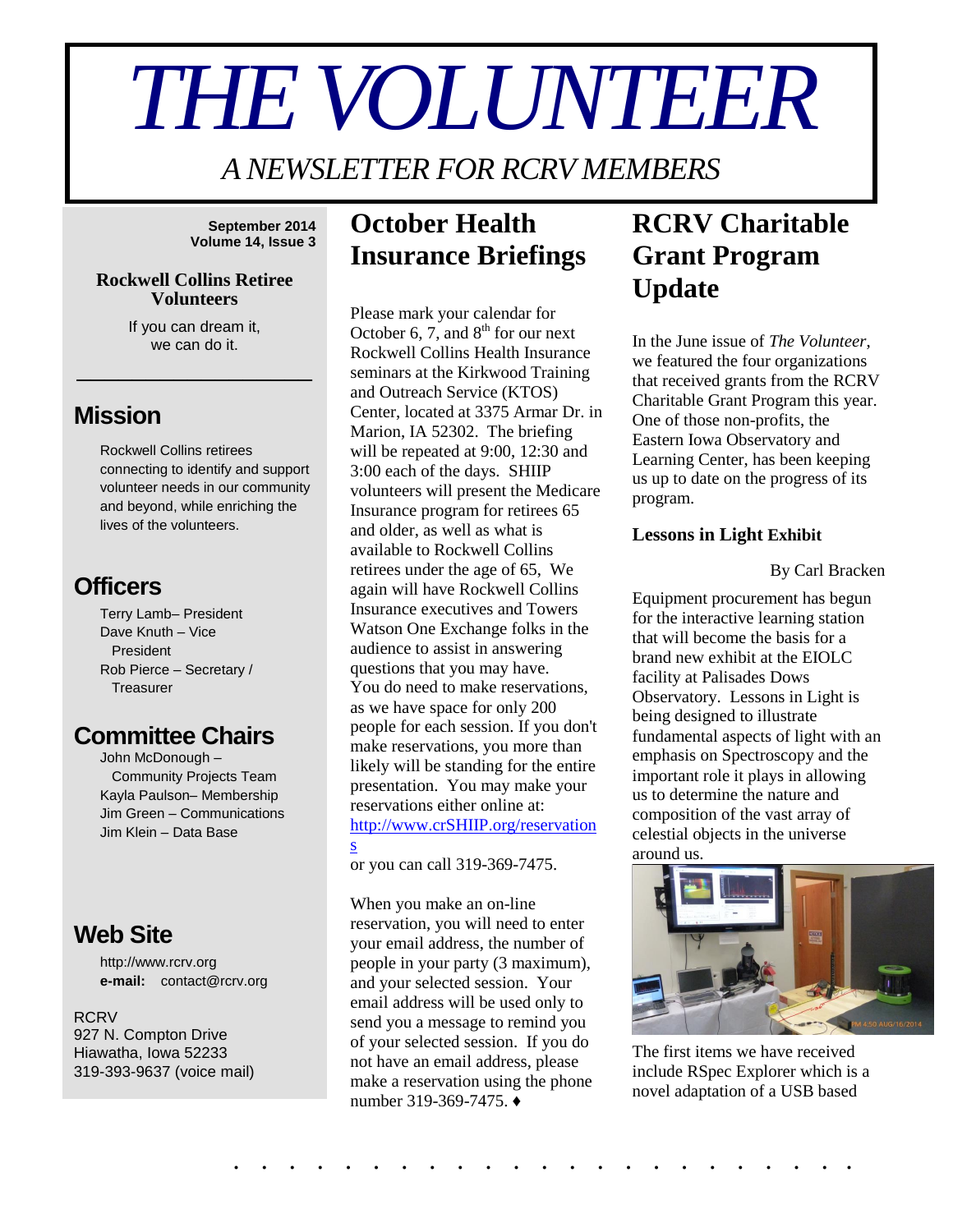#### **September 2014**

web camera with an integrated grating fitted directly over the lens and enclosed in a small easy to use shell. RSpec explorer includes a set of licenses for RSpec software which we are able to install on multiple PC's to host future hands on learning sessions. The next item of equipment received was a simple LED tower featuring 11 LED's with specific peak emissions ranging from violet at 400nm through deep red at 640nm and a white light LED at the top of the stack. After the August business meeting we received our gas discharge tube system. A design choice was made in favor of a carousel style product. We have populated all 8 slots which include the following; Air, Neon (x2), Hydrogen, Helium, Argon, Nitrogen, and Carbon Dioxide.



A key aspect of the grant proposal is the hands on nature of the exhibit design to allow the general public to engage directly at a basic level without the need of a Cedar Amateur Astronomers (CAA) guide. One of the goals is to illustrate the complex yet subtle nature of light and the information contained within the rainbow of color that is visible to the eye in the exhibit.

We still have a few items to procure from the original grant proposal which RCRV funded with \$2,500. To date we have spent \$1,062. In addition to the planned items yet to procure, the project has plenty of space for inputs, ideas and support from any interested CAA member. ♦

# **Prairie Point Middle School Greenhouse Project**

By Tom Brennom

Volunteers from RCRV provided the primary resource to assemble the 24'x16' greenhouse at the Prairie Point Middle School (Kirkwood Blvd. SW) during 4 different work sessions in July. This was no lowcost, simple design using poly film and some boards! This greenhouse has aluminum framework, clear acrylic double-wall ceiling and wall panels, and cooling fans plus a gas heater…quite the greenhouse!



Greg Leytem, Prairie Point Principal, led the project, which included donated support from local companies for grading, concrete, electrical, and plumbing needs. This greenhouse was purchased in kit form, which saved the school over \$4000 in assembly costs. But what we quickly learned was that the instructions provided were not nearly detailed enough, nor were there clear pictures or drawings representing the assembly process. The good news was that the company representative was very knowledgeable and available for the many, many phone calls we were to make. This was surely another project that grew in scope as well as assembly time required for completion since the commitment of support was made. Although completing projects such as this may be more challenging (more fun also?), one can never underestimate our RCRV volunteers from overcoming any roadblocks.



RCRV volunteers helped out on four different dates and included: Jim Vacherlon, Dave Oldakowski, Sandy Sands, Dan Zillman, Dean Abramczak, John Wauer, Jack Murphy and Tom Brennom (I apologize if I left off someone who helped). Overall, we provided about 100 hours of support. As of this writing, the electrical service was just installed, the gas line is buried, and only a few smaller items remain for full completion of the project. The teaching staff is already excited about the greenhouse, as there are already a number of projects planned for its year-round use.

If interested, the greenhouse is located on the SE corner of the school. A couple pictures are shown above showing the finished assembly. Thanks to all who helped on this rewarding project in support of College Community Schools! ♦

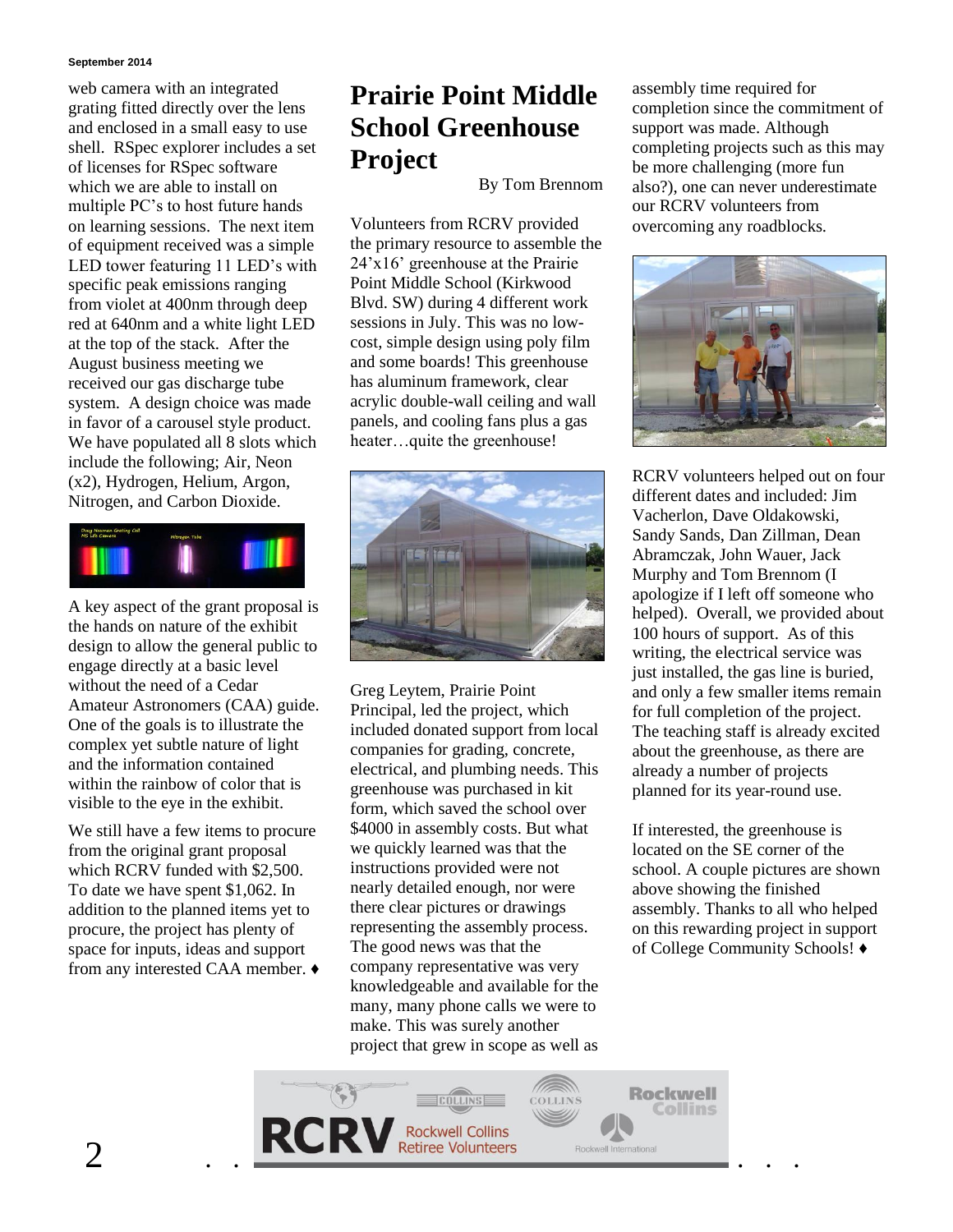# **Five Seasons Citizenship Award to John Wauer**

Congratulations to RCRV member **John Wauer**, who was named one of five winners of the Five Seasons Citizenship Award on June  $7<sup>th</sup>$ . The purpose of this program is to honor Cedar Rapids residents who demonstrate exceptional support for our community, exhibit the responsibilities of strong citizenship, and develop projects or initiatives that benefit other Cedar Rapids residents.



John is a past President of the Linn County Trails Association, longtime member of BikeCR, and a member of the advisory committee to the Corridor Metropolitan Planning Organization. He works with the Meet Me at the Market program, Blue Zones, and was a Ragbrai committee member. John has been a long-time volunteer with RCRV and serves as our Webmaster. John's award was presented by C.R. Mayor Ron Corbett, on behalf of the Cedar Rapids City Council. ♦

# **Preparing to Choose a Medicare Drug Plan for 2015**

by John McDonough

In less than a month Medicare will announce the 2015 Part D prescription drug plans. "While cost is certainly an important factor, there are other important considerations in choosing a plan," says Kris Gross from the State of Iowa's Senior Health Insurance Information Program (SHIIP). "These other factors can affect what comes out of your pocket as much as the price of the drugs," she adds.

The list of drugs a plan will cover is called the "formulary." This list must include drugs in most commonly prescribed categories and classes, but not necessarily all drugs. Your specific drug may not be covered by a plan. If you or your doctor doesn't believe any of the drugs on your plan's drug list are appropriate, you can ask for an exception.

If a plan removes a drug you are taking from its list, you must be notified at least 60 days in advance. In most cases, if you have been actively taking the drug during the calendar year, you can continue taking it and the plan will cover it until the end of the year.

It's also important to understand that plans may have coverage rules to make sure that certain drugs are used correctly and only when necessary. These rules may include prior authorization, step therapy, and quantity limits. *Prior authorization* means your doctor must first contact the plan and show there is a medically-necessary reason why you must use this particular drug before the plan will cover it. With *step therapy* you must first try certain less expensive drugs that have been proven effective for most people with your condition. *Quantity limits* may apply to certain drugs for safety and costs reasons. As you compare plans for 2015, check if any of these coverage rules will apply. Not all plans use the same rules.

Finding a plan that includes your pharmacy in its network is the other important factor. Your plan may not cover your prescription if you don't go to a network pharmacy. You can check to see if a network pharmacy is a preferred pharmacy, where costs may be less, or if it offers 60 or 90 day programs where you can get 60 or 90-day supplies. Some plans offer mail-order programs that allow you to get up to a 90-day supply delivered to your home at costeffective rates.

As you compare plans for 2015, include on your checklist the drugs covered (formulary), network pharmacies and coverage rules. For more information or questions on Medicare Part D plans, contact RCRV for a SHIIP Counselor.

RCRV SHIIP has counselors at St Lukes Hospital, Mercy Medical Center, Heritage Area Agency on Aging, & Jones County SHIIP. If you have signed up for a Medical Plan such as a supplement via One Exchange Towers Watson, you may have a local SHIIP counselor sign you up for a Part D drug plan. If you signed up for an Advantage Plan or a drug plan only via One Exchange Towers Watson, then you need to have one of their agents change your plan. ♦